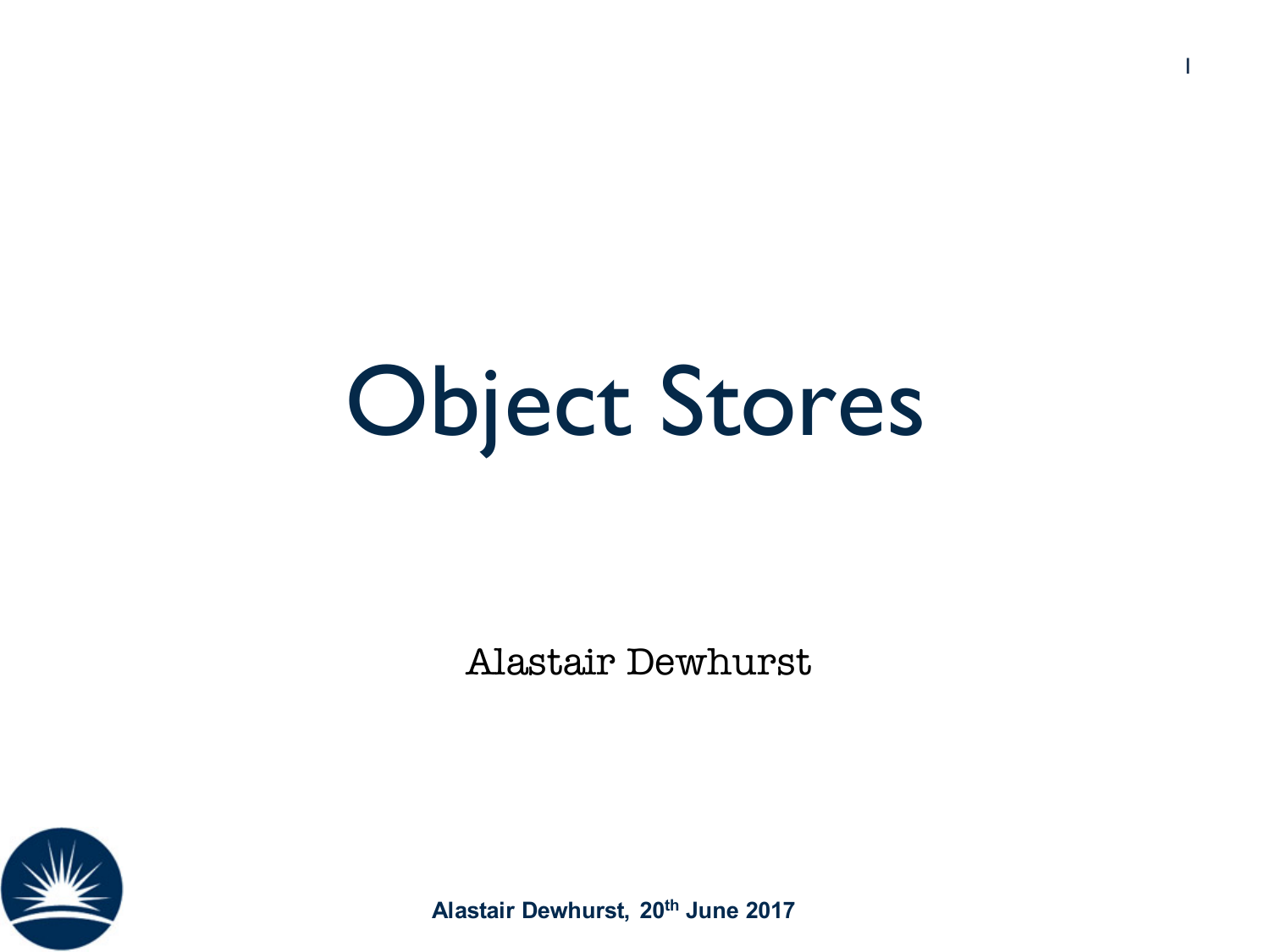#### Introduction

What do we mean by Object Store?





It has multiple replicas of the data.



**Alastair Dewhurst, 20th June 2017**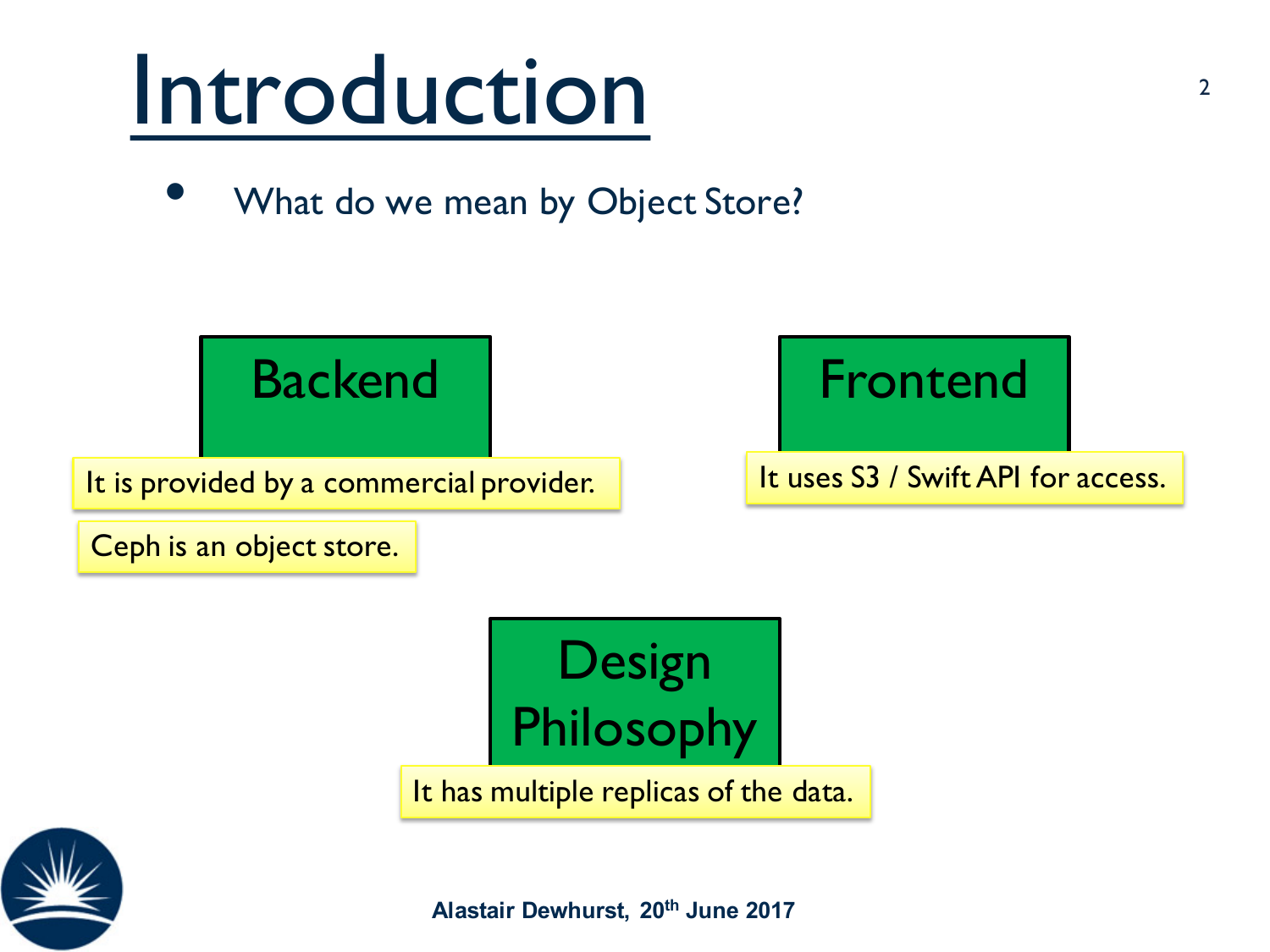## Object Stores

#### • What do I mean when I talk about Object Stores?

- Something that stores objects (but does precious little else)!
- What is an object:
	- A piece of data
	- Metadata (extended attributes)
	- A unique identifier
- Different from a file system:
	- Get / Put semantic
	- No file descriptor
	- Flat namespace
	- Small Objects (few MBs)

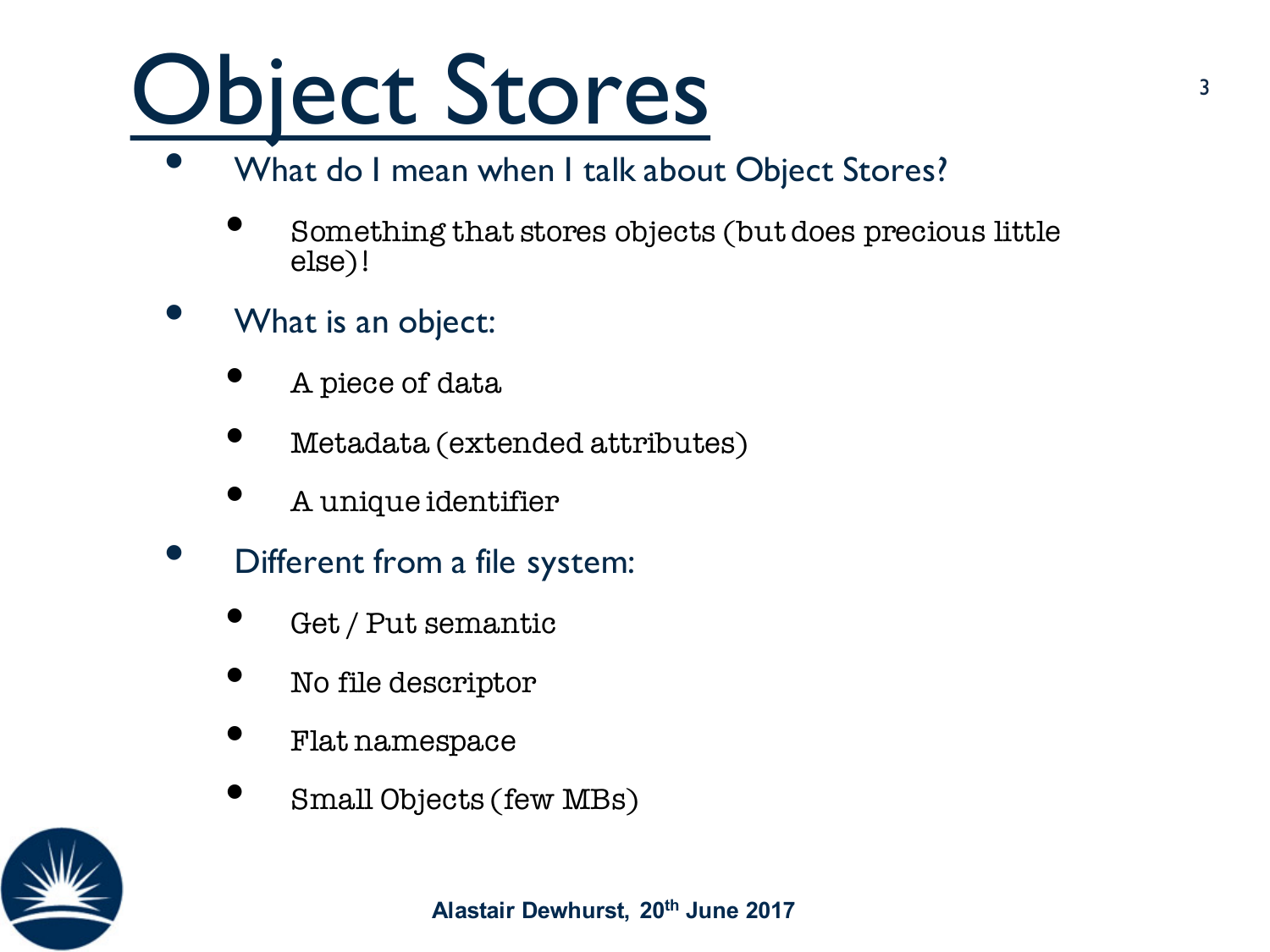# Ceph is an Object Store

4

- At the core is CRUSH, which is a clever data placement algorithm:
	- No central catalogue of object placement.
	- Placement computation done by clients.
- Ceph provides block and object storage.
	- Popular as a backend for Cloud Machines (block), gaining popularity for Object Storage.
- CephFS requires the addition of Meta Data Servers and this moves away from Object Store model.
- Some commercial clouds run Ceph, others run their own software but a lot of the principles remain the same.

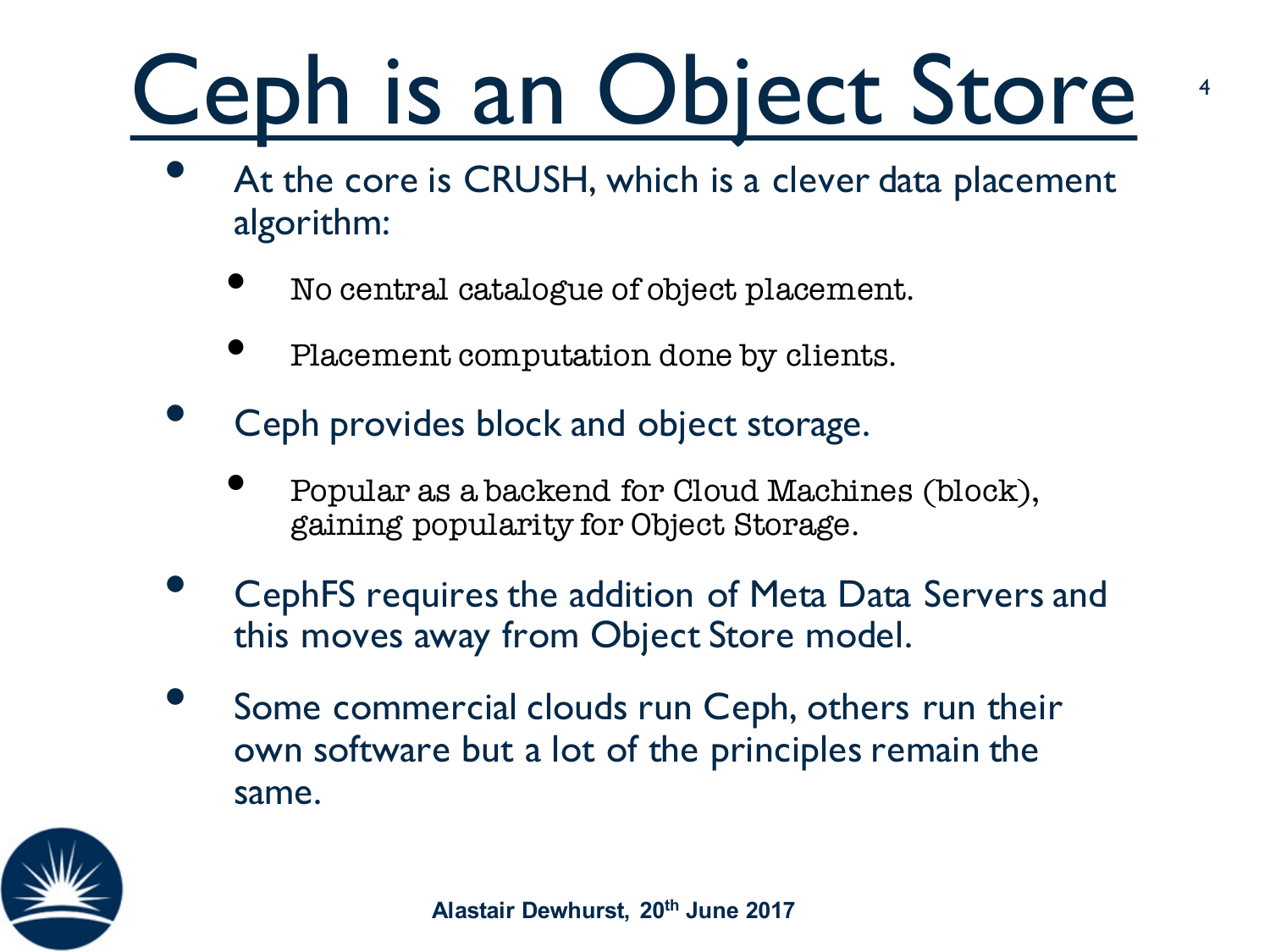#### Commercial Clouds

- CPU has been successfully utilized on commercial clouds.
	- Less success with Storage.
- Significantly more complicated cost model.
	- Charges for moving data in/out of cloud as well as total stored.
	- Cost still an order of magnitude more than Grid resources.
- Much higher Quality of Service than Grid sites.
	- Even high priority work does not justify cost (yet).
- Different protocols to what we are used too.
	- S3 / Swift API over https.

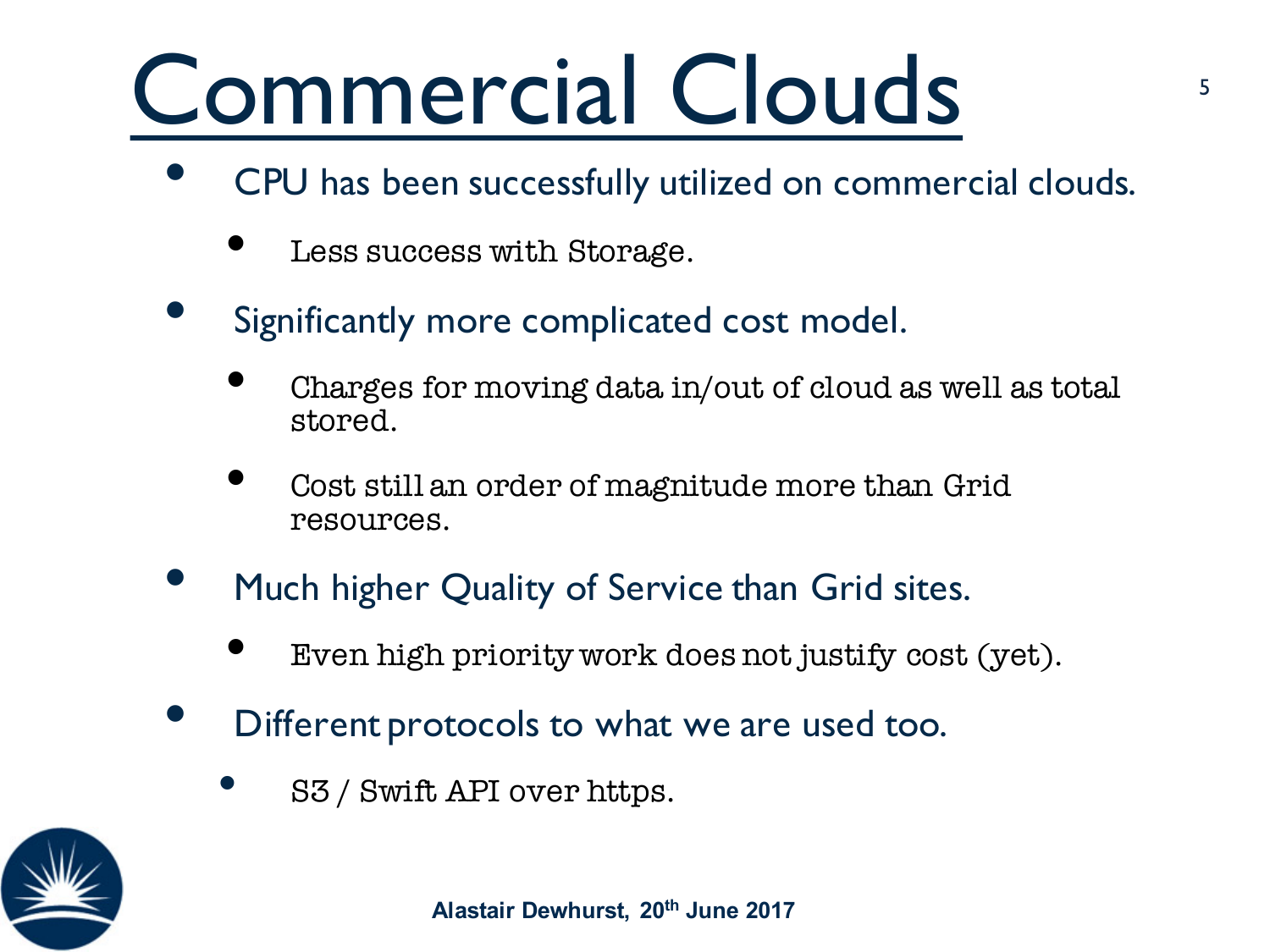#### S3 / Swift API

- S3 is the name of the Amazon's Storage Service and also the API to use it.
	- Swift is the OpenStack equivalent.
	- They use https and logically work in an almost identical manner.
- Designed for developers and encourages proper usage.
	- You can put S3FS on top of S3 and an SRM on top of a POSIX file system, but please don't.

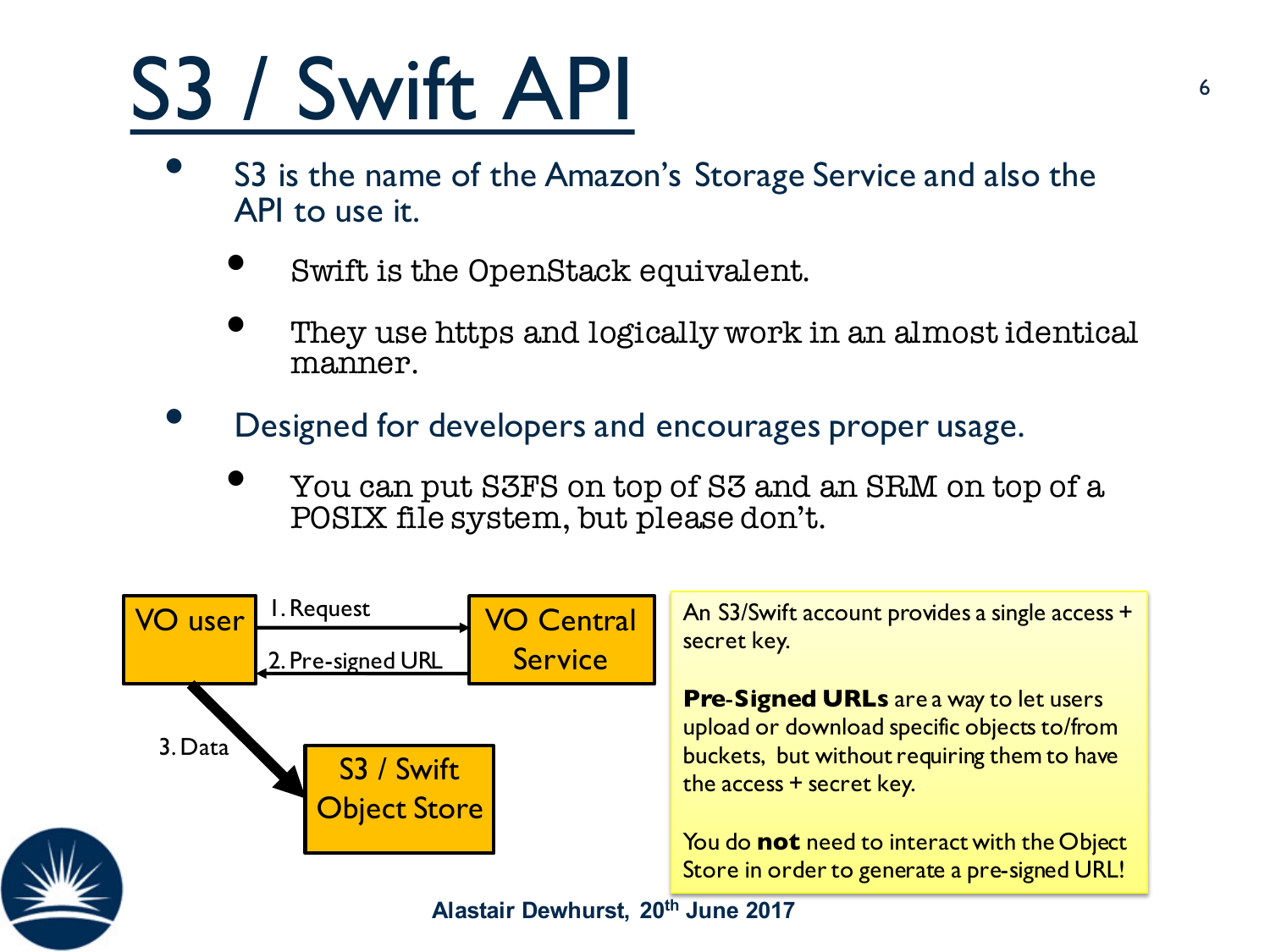## Replication & EC

- Most commercial Object Stores replicate their data.
	- Most WLCG sites running Ceph also used replication initially.
	- A few known exceptions: Facebook photos, Spotify songs, Backblaze.
- Erasure Coding (EC) can be seen as an extension to RAID and is becoming significantly more popular recently.
	- EC is done in software data is spread across storage devices.
	- Requests for partial data from an object may result in storage reassembling entire object.

The plot shows theoretical failure rate as storage grows for different RAID configurations.



[1]http://queue.acm.org/detail.cfm?i  $d=1670144$ 



**Alastair Dewhurst, 20th June 2017**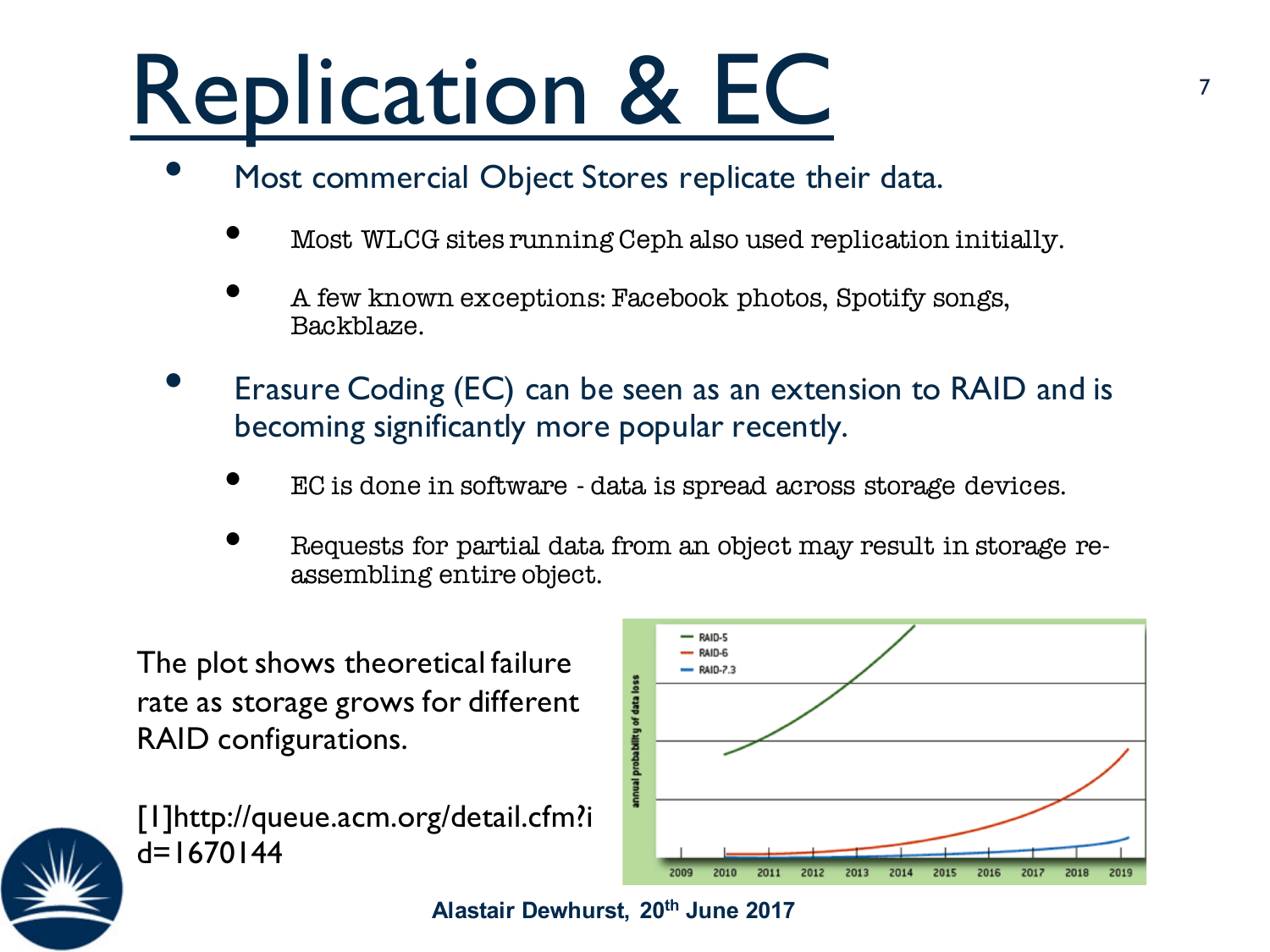#### Echo at RAL 888





- RAL Tier-1 is now providing some of its pledged disk resources via a Ceph Object Store.
- XRootD and GridFTP plugins have been built.
	- Offering ONLY S3/Swift API access to non-LHC users.
- Problems / complications when not using it like an Object Store.
	- XRootD direct I/O and requests for metadata.